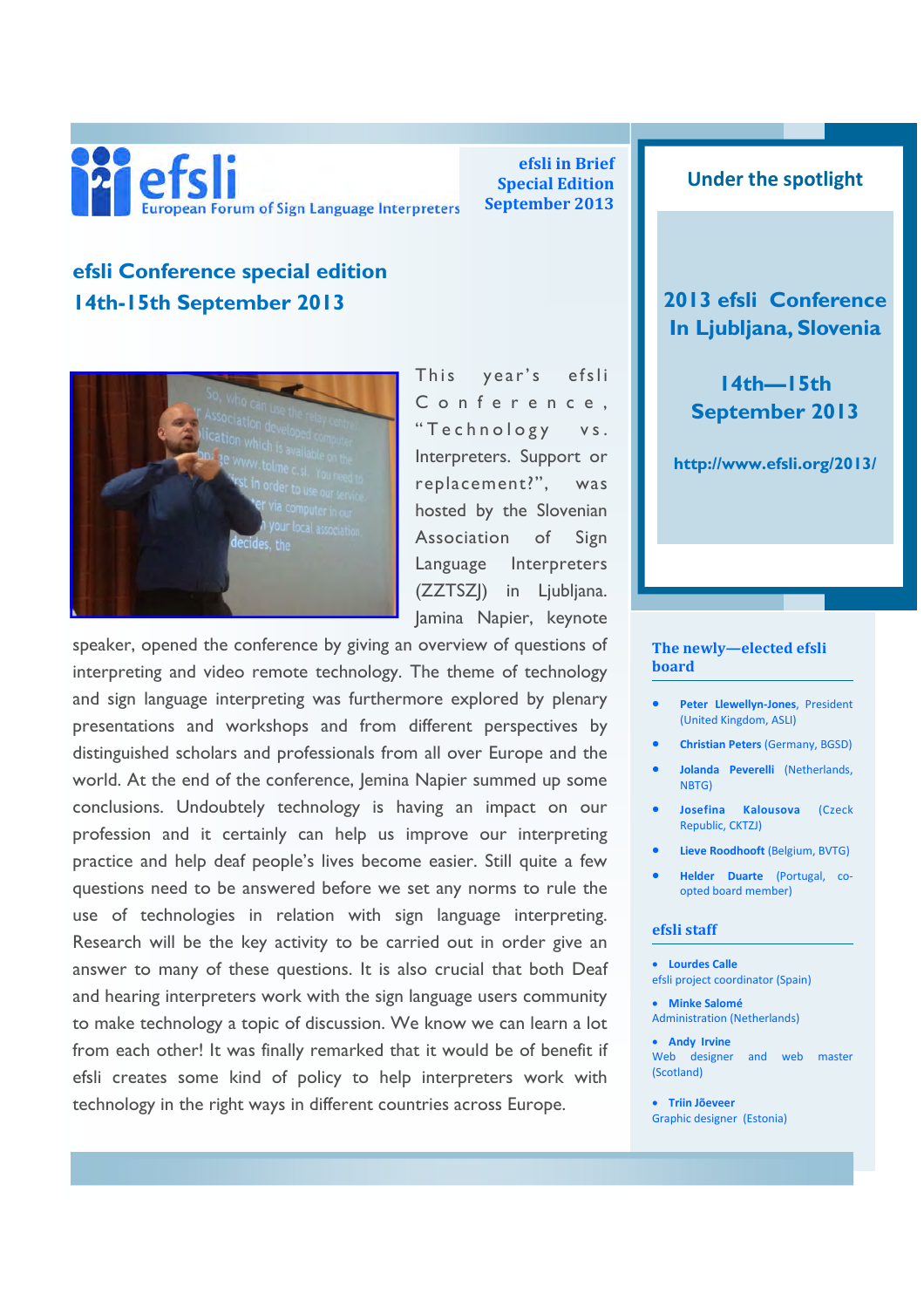

On 14th September all participants enjoyed a wonderful Slovenian Saturday's night with delicious food, traditional music and dancing (Polka!).

efsli greatly appreciates the great effort and dedication of ZZTSZJ in organising the conference. Ljubljana was the perfect venue for efsli and even more for ZZTSZJ as they are celebrating their 10th efsli membership anniversary.

As the Director of the Slovenian Association of Sign Language Interpreters, Jasna Bauman, said:

"Diverse range of activities of the Slovenian Association of Sign Language Interpreters has brought us to this conference and enabled us to make two important decisions: to become a



member of the European Forum of Sign Language Interpreters that makes it possible for us to stay in contact with activities in Europe and establish a call center for hearing impaired in 2009. Our cooperation with efsli helped us solve many problems in this field. We are happy to celebrate the tenth anniversary of our membership in this organisation with you today. The call center for hearing impaired inspired us with the topic and theme of this year's conference and I sincerely hope we will clarify certain professional and technical dilemmas and improve ethical behaviour that is so much needed in our delightful profession".

On this occasion, efsli handed over an anniversary certificate to celebrate with ZZTSZJ such an important achievements for both associations.